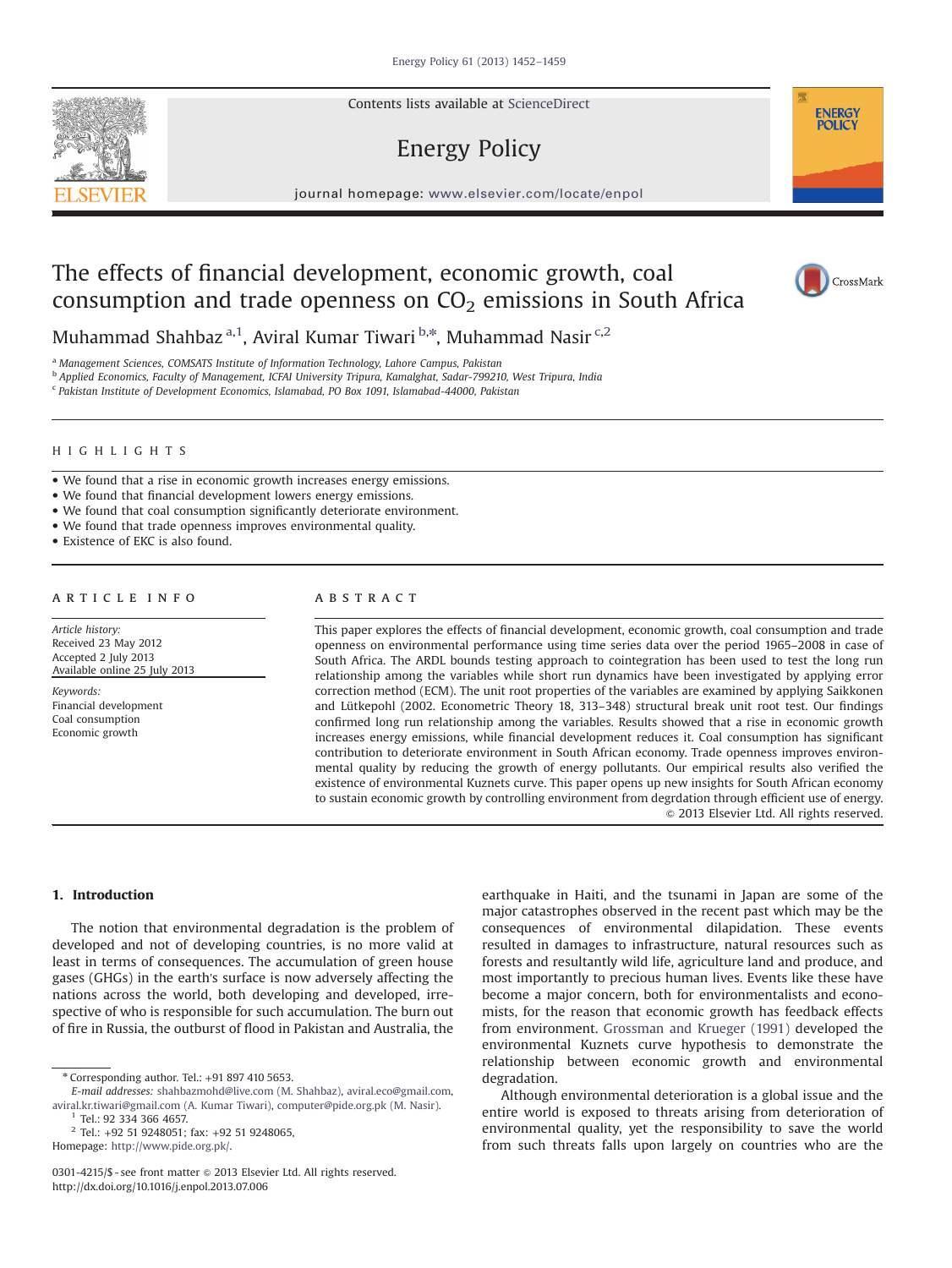major emitters of GHGs. One of the most prominent GHG is carbon dioxide and its major emitters include China, USA, India, OECD group, Russia and Brazil ([World Bank, 2007\)](#page--1-0). The success of international efforts to reduce world  $CO<sub>2</sub>$  emissions heavily depends on the commitment of these major emitters. However, difficulties arise for countries when the  $CO<sub>2</sub>$  emissions are related to energy production because energy works as an engine of economic growth. In such cases, curbing carbon dioxide emissions would mean to ultimately retard their economic growth, for which the countries are very reluctant to accomplish. This calls for digging out the ways through which the twin objectives of higher economic growth and lower  $CO<sub>2</sub>$  emissions can be achieved. Financial development is one of the ways that could help to accomplish these objectives.

South Africa is a classic case of what has been discussed above. It contains all the contents such as high growth, monstrous energy-related emissions and strong financial base. Soon after the advent of democracy in 1994, the country's economic growth shows an upward trend and remained uninterrupted until the financial crises that hit the country in 2007. The average economic growth rate between 2001 and 2007 was 4.3%. On the other hand, South Africa is one of the major emitter of  $CO<sub>2</sub>$  (1% of the world emissions). The obvious reason for this is the use of coal, a major ingredient of  $CO<sub>2</sub>$ , in energy production. South Africa had coal reserves of 30408 million tones at the end of 2009 that constitutes 3.68% of the world coal reserves.3 Almost 77% of the country's primary energy needs are provided by coal whereas 53% of the coal reserves are used in electricity generation, 33% in petrochemical industries, 12% in metallurgical industries, and 2% in domestic heating and cooking. Similarly, financial system in South Africa is highly developed with banking regulations rank outstanding, and the financial sector has long been rated among the top 10 financial sectors of the globe. These characteristics make South Africa a compelling candidate for a separate study to investigate the presence of environmental Kuznets curve (EKC) in the country and to assess the effects economic growth, financial development and coal consumption on the  $CO<sub>2</sub>$  emissions in presence of trade openness. Indeed, the study in hands is the first attempt to incorporate coal as separate determinant of  $CO<sub>2</sub>$  emissions in the analysis.

Rest of the study is organized as follow: Section 2 gives a brief literature review. The third section talks about data and methodology used in the study. [Section 4](#page--1-0) discusses the results in detail while [Section 5](#page--1-0) concludes the study with some policy implications.

#### 2. Literature review

After the seminal work of [Grossman and Krueger \(1991\),](#page--1-0) the environmental Kuznets curve (EKC) hypothesis is tested empirically for many countries and regions using different measures of environmental standards. The studies that examine relationship between economic growth and environmental quality include [Shukla and Parikh \(1992\),](#page--1-0) Shafi[k \(1994\)](#page--1-0), [Selden and Song \(1995\),](#page--1-0) [Jaeger et al. \(1995\),](#page--1-0) [Tucker \(1995\)](#page--1-0), [Jha \(1996\)](#page--1-0), [Horvath \(1997\),](#page--1-0) [Barbier \(1997\),](#page--1-0) [Matyas et al. \(1998\)](#page--1-0), [Ansuategi et al. \(1998\)](#page--1-0), [Heil](#page--1-0) [and Selden \(1999\)](#page--1-0), [List and Gallet \(1999\)](#page--1-0), [Brandoford et al. \(2000\),](#page--1-0) [Stern and Common \(2001\)](#page--1-0), [Roca \(2003\),](#page--1-0) [Friedl and Getzner \(2003\),](#page--1-0) [Dinda and Coondoo \(2006\),](#page--1-0) [Managi and Jena \(2008\)](#page--1-0), [Coondoo and](#page--1-0) [Dinda \(2008\)](#page--1-0), and [Akbostanci et al. \(2009\)](#page--1-0). Different indicators are used for environmental quality in these studies. For example,  $CO<sub>2</sub>$ ,  $SO<sub>2</sub>$ , NO, etc. are used for air quality, whereas mercury, lead,

cadmium, nickel are utilized for water quality. Similarly, the overall environmental quality is measured by urban sanitation, deforestation, safe drinking water and traffic volumes. Nonetheless, results differ for countries and indicators, confirming the argument that EKC is a country and/or indicator specific phenomenon.

The EKC literature mostly uses energy consumption and trade openness as control variable to omit any specification bias. However, studies using financial development as an important determinant of environmental performance are very rare. $4$  The most obvious reason to use financial development in this study is that the existence of a well-developed financial sector attracts foreign direct investment (FDI), which in turns may stimulate economic growth and, hence, affect the environmental quality ([Frankel and](#page--1-0) [Romer, 1999\)](#page--1-0). In addition, financial development results in mobilization of financial resources for environment-related projects at reduced financing costs [\(Tamazian et al., 2009](#page--1-0)). Regarding the concern that environmental projects are public sector activity, [Tamazian and Rao \(2010\)](#page--1-0) document that a well-functioning financial sector will especially be helpful for all tiers of government to get finances for such projects. Moreover, financial development may also lead to technological innovations [\(King and](#page--1-0) [Levine, 1993;](#page--1-0) [Tadesse, 2005](#page--1-0)) and these technological changes can then contribute significantly to reduction in emissions particularly through energy sector [\(Kumbaroglu et al., 2008](#page--1-0)). Likewise, [Claessens and Feijen \(2007\)](#page--1-0) consider a developed financial sector is essential for carbon trading as environmental regulators may initiate programs that are directly connected with financial markets and frequently make available the information regarding the environmental performances of firms [\(Dasgupta et al., 2001;](#page--1-0) [Lanoie et al., 1998](#page--1-0)). Lastly, the announcements of rewards and acknowledgment of superior environmental performance have a positive effect on capital market that is a vital fraction of the financial system [see, for example, [Lanoie et al., 1998;](#page--1-0) [Dasgupta](#page--1-0) [et al., 2001](#page--1-0), [2004](#page--1-0); [Tamazian et al., 2009](#page--1-0); among others]. Thus, [Tamazian et al. \(2009\)](#page--1-0) rightly pointed out that  $CO<sub>2</sub>$  emission can be lessened by means of a solid financial system.

Trade openness is another vital factor that could influence the environmental quality. The impact of trade liberalization can be decomposed into scale, technique, and composition effects ([Antweiler et al., 2001\)](#page--1-0). Nevertheless, contradictory results are established in the empirical literature on the role of trade openness. Some studies such as [Lucas et al. \(1992\)](#page--1-0), Shafi[k and](#page--1-0) [Bandyopadhyay \(1992\),](#page--1-0) [Birdsall and Wheeler \(1993\)](#page--1-0), [Ferrantino](#page--1-0) [\(1997\),](#page--1-0) [Grether et al. \(2007\)](#page--1-0) and [Shahbaz et al. \(2012\)](#page--1-0) conclude that trade is beneficial for environment through technique effect. Others, however, consider that trade is harmful for environment by adopting composite effect for production [\[Suri and Chapman,](#page--1-0) [1998](#page--1-0); [Abler et al., 1999;](#page--1-0) [Lopez, 1994](#page--1-0); [Cole et al., 2000\]](#page--1-0).

Moreover, [Dhakal \(2009\)](#page--1-0) examines the relationship between urbanization and  $CO<sub>2</sub>$  emissions and found that that 40% contribution in  $CO<sub>2</sub>$  emissions is by 18% increase in population in large cities of China. Similarly, [Sharma \(2011\)](#page--1-0) examined the role international trade, income, urbanization and energy consumption using dynamic panel data of countries. Findings explore that international trade, income, urbanisation and energy consumption seem to play their role to increase  $CO<sub>2</sub>$  emissions in the panels of high income, middle income, and low income countries. Finally, urbanisation, international trade and electric power consumption per capita have negative impact on energy emissions while GDP per capita and primary energy consumption has positive effect on CO2. [Martínez-Zarzoso and Maruotti \(2011\)](#page--1-0) investigated the effect of urbanization on environmental degradation for developing

<sup>&</sup>lt;sup>3</sup> For more details (see [BP Statistical Review of World Energy, 2010\)](#page--1-0).

<sup>4</sup> For instance, [Tamazian et al. \(2009\),](#page--1-0) [Halicioglu \(2009\),](#page--1-0) [Tamazian and Rao](#page--1-0) [\(2010\)](#page--1-0) and, [Jalil and Feridun \(2011\).](#page--1-0)